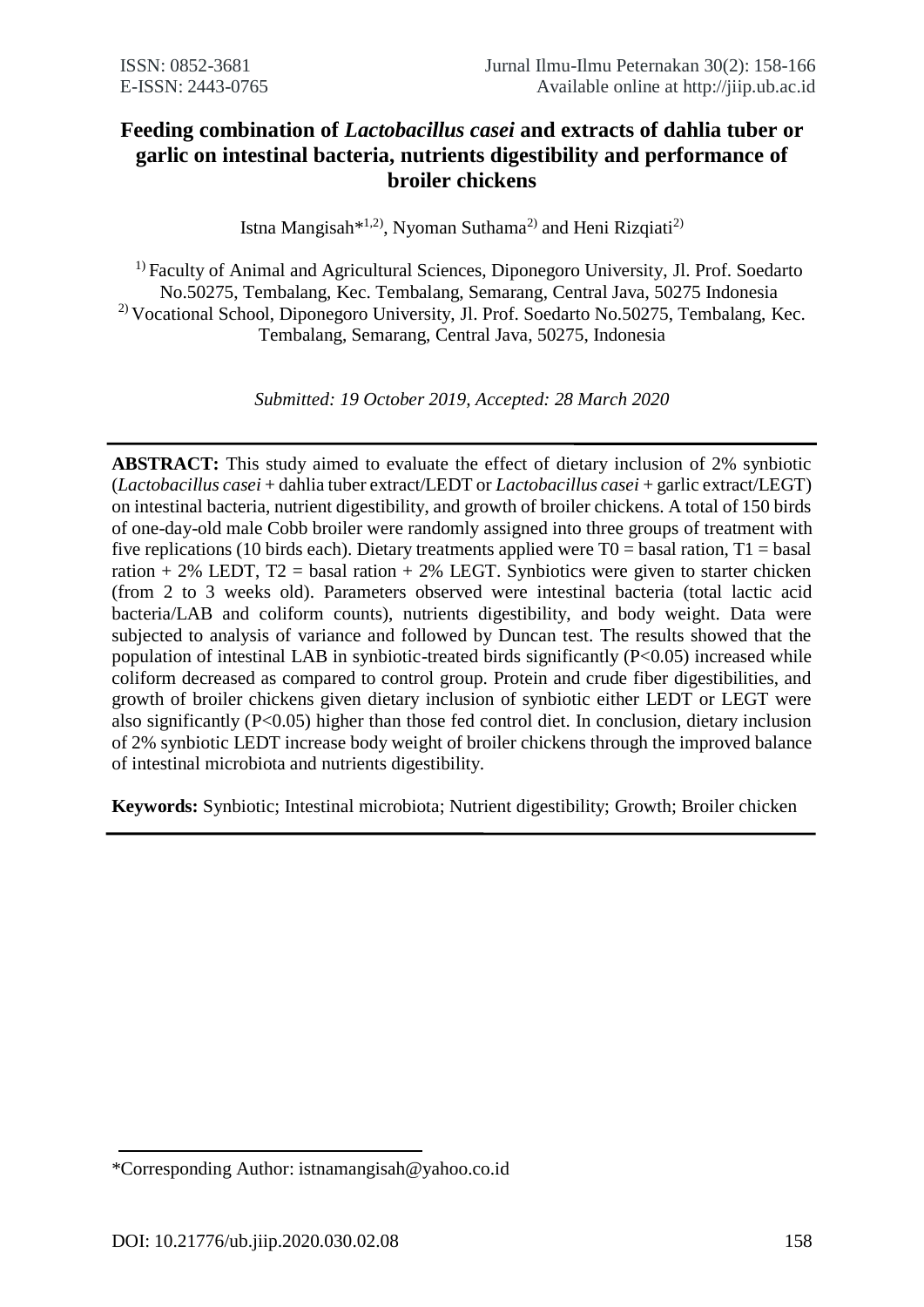#### **INTRODUCTION**

Poultry meat demand is estimated to continuously increase due to the population as the consumers of animal protein is also growing fast. The high growth rate with high meat production of broiler is considerably hope to contribute to the fulfillment of meat demand. To support such high productivity, broilers need rations with high nutrients content and balance to fulfill the requirement. The availability of nutrients for growth, especially protein, can be identified from the rate of digestibility because the higher digestibility the more nutrients that can be possibly supplied for body tissue synthesis, muscle protein in particular. The enhancement of nutrients digestibility can be achieved when supported by the healthy gastrointestinal tract (GIT). Microbiota population plays a significant role in the health of the digestive tract, digestive processes, productivity, and the possibility of disease susceptibility. The improved composition and balance of intestinal microbiota are closely related to the condition dominated by beneficial bacteria, but not pathogens. Commensal bacteria play an important role in the gut health and metabolic processes of the host, while pathogenic bacteria cause harmful effects either directly or indirectly. The condition of intestinal microbiota, either composition or balance, is influenced by kinds of feed provided (Yadav and Jha, 2019).

Therefore, the feed given to animals must support the condition of the gut and maintain the balance of intestinal microbes. The results of previous studies indicated that administration of synbiotics can improve intestinal microbiota and increase growth in chickens (Sugiharto, 2016; Fair and Magray, 2012; Abdeel-Raheem, 2012). Synbiotic is defined as a combination of probiotics and prebiotics (Huyghebaert *et al*., 2011). Previous studies have shown the beneficial effects of synbiotics on gut microbial ecosystems and immune function of chickens. Feeding diet added with a combination of 1.2% dahlia tuber inulin and

1.2 mL *Lactobacillus* sp. increased jejunal villi height, protein digestibility, final body weight, and decreased jejunal coliform counts in highly selected pure native chickens (Purbarani *et al*., 2019). Microorganisms in Bacteria derived from synbiotic in the intestine produce substances that have bactericidal or bacteriostatic which can suppress the colonization of undesirable microorganisms. This can control the balance of host intestinal microbiota from pathogenic bacteria. Synbiotic administration has been proven to be effective in increasing the growth of broilers (Abdel-Raheem et al., 2012). Prebiotics combined with probiotics cause the better growth of beneficial bacteria, which effect is due to the availability of substrate, in term of prebiotic as "source of feed," to support its growth. Bacteria, especially LAB, can ferment low molecule weight carbohydrates such as lactose, to produce short-chain fatty acids such as acetic, propionic, and butyric acids, causing the decrease in intestinal pH of the host. Some species also produced hydrogen peroxide that could inhibit the growth of gram-negative bacteria (Yirga, 2015; Bajagai et al., 2016). Bactericidal agent produced by LAB can penetrate the outer membrane of gram-negative bacteria and deactivate them together with others, creating an antimicrobial environment, such as low temperature, organic acid production and detergents (Alakomi *et al*., 2000). This condition caused a healthy digestive tract, improved intestinal morphology so that it could improve the digestive process (Awad *et al*., 2009). Finally, it increased the availability of nutrients for body tissue synthesis and could improve the growth performance of broiler chickens.

One of the potential bacteria that can function as probiotics is *Lactobacillus casei*. Probiotic from *Lactobacillus casei* could produce anti-microbial substances and suppressed the growth of pathogenic bacteria (Sunaryanto *et al*., 2014). The existence of this probiotic bacteria would be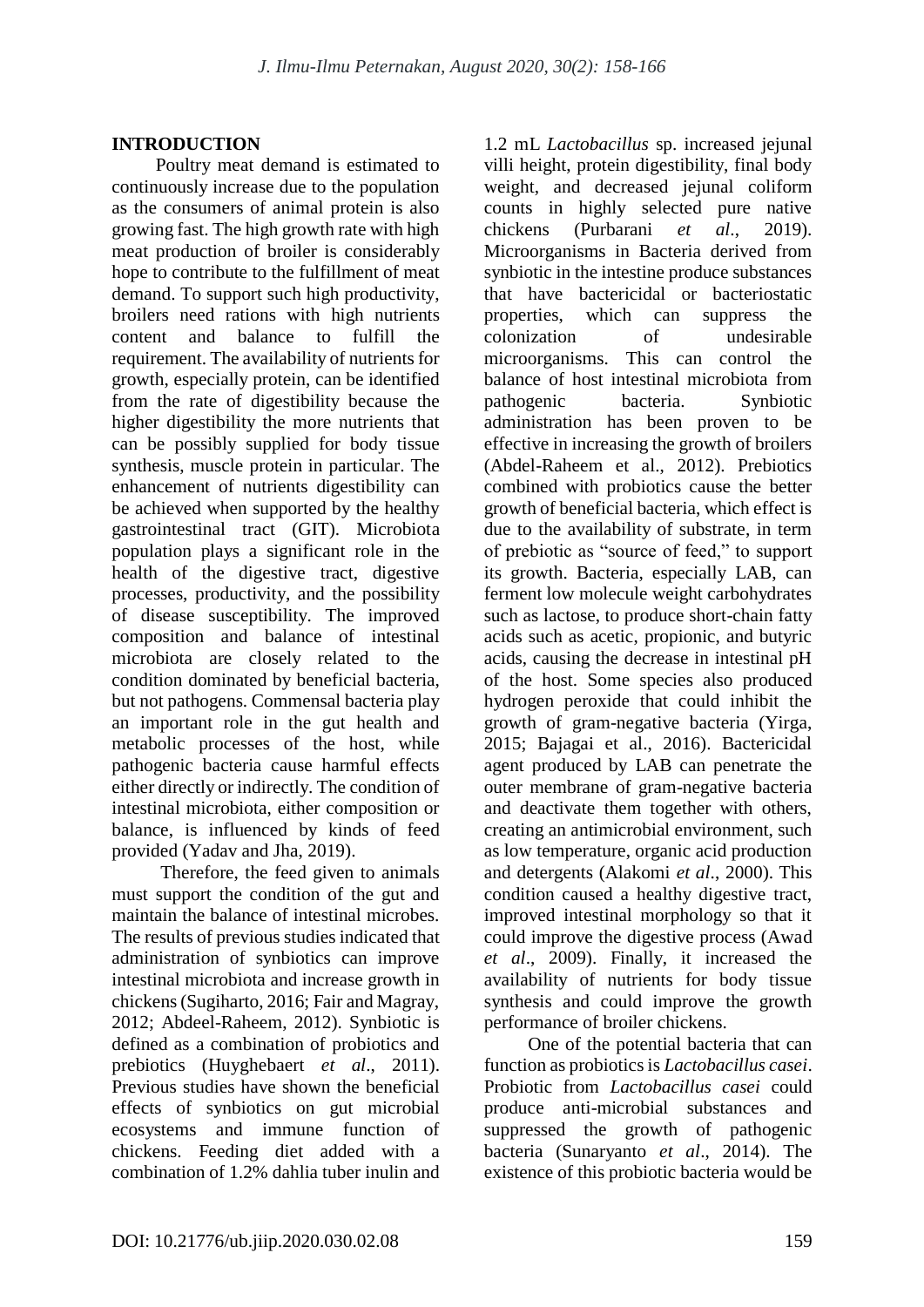successfully improved when fed together with prebiotic inulin as a "source of nutrient," called as a synbiotic or just a status of combination. Inulin can be obtained from dahlia tuber and garlic bulb in the forms of either powder or extract. Dahlia tuber in the form of powder contains inulin with the range of 69.50 to 75.48%. However, inulin in garlic is far lower than that in dahlia tuber namely, around 9 to 16% of fresh weight. Extraction can be carried out to obtain inulin from dahlia tuber and garlic bulb. Inulin extraction principle was to utilize the solubility of inulin in water and ethanol (Sundari *et al*., 2014).

The solubility of inulin that recrystallized with ethanol was greater than that recrystallized with water. At a temperature of 60°, the solubility of inulin that recrystallized with ethanol was 47.0 g / 100 g, while that with water was  $1.57$  g  $/ 100$ g (Azhar, 2009). Previous studies have shown that dahlia tuber in the forms of either powder at 1.2% or extract at 1.17% as source of prebiotic inulin reduced meat fat and cholesterol and increased body weight gain of crossbred local chickens (Fajrih *et al*., 2014). Similar levels and forms of dahlia inulin was also found to increase protein digestibility, SCFA production, and growth of crossbred local chickens (Fanani *et al*., 2016). Furthermore, Faradila *et al*. (2016) confirmed that feeding a combination of prebiotic inulin of dahlia tubers at 1.2% and *Lactobacillus* sp. at 1.2 ml (108 cfu / ml) decreased *Escherichia coli* population and intestinal pH but increased the amount of LAB and weight gain in crossbred local chicken.

There are many studies have been previously conducted using prebiotic alone or in combination with probiotic. Feeding diet added with *Lactobacillus* sp. alone as probiotic successfully improved chickens health and produced higher meat quality in broiler (Cholis *et al*., 2018; Wulandari *et al*., 2018). The improvement of health status and production quality and performances were also reported in crossbred local chicken when probiotic fed in combination with prebiotic (Abdurrahman *et al*., 2016a; 2016b). A combination of *Lactobacillus acidophilus* and 10,000 ppm red onion inulin were able to inhibit growth of *Escherichia coli* (Hartono *et al*., 2012).

Research on synbiotics have been previously conducted many elsewhere, but that concerning a combination of *Lactobacillus casei* and extracts of dahlia tuber or garlic as a synbiotic given in broiler of starter period has never been done. Therefore, the present study was conducted to evaluate the effect of dietary inclusion of synbiotics. Namely, *Lactobacillus casei* plus dahlia tuber extract (LEDT) compared to *Lactobacillus casei* plus garlic extract (LEGT) on intestinal bacterial populations, nutrients digestibility, and growth of starter broiler.

## **MATERIALS AND METHODS Experimental Animal and Diet**

One hundred and fifty birds of 7-dayold broilers with initial body weight of  $184.62 \pm 10.32$  g were randomly placed in 15 experimental units, and given experimental diet for three weeks. The experimental diet, containing 3000 kcal/kg ME and 21.5% crude protein, were composed of corn, rice bran, soybean meal, meat bone meal (MBM), and premix (Table 1).

Synbiotics tested were combination of *Lactobacillus casei* and extract of dahlia tuber (LEDT) and *Lactobacillus casei* and extract of ginger bulb (LEGT). Synbiotic preparation was started with the extraction of dahlia tuber and garlic bulb using maceration method, with 70% alcohol, and followed by the rejuvenation of *Lactobacillus casei* bacteria. One dose of *Lactobacillus casei* isolate was inoculated in 50 ml of 10% skim milk (10 g in 100 ml of sterile distilled water), and than it was incubated for 2 x 24 hours.

Liquid culture obtained from the results of incubation were then calculated for bacterial population by the total plate count (TPC) method. 50 ml of liquid culture of incubation result was re-inoculated in 450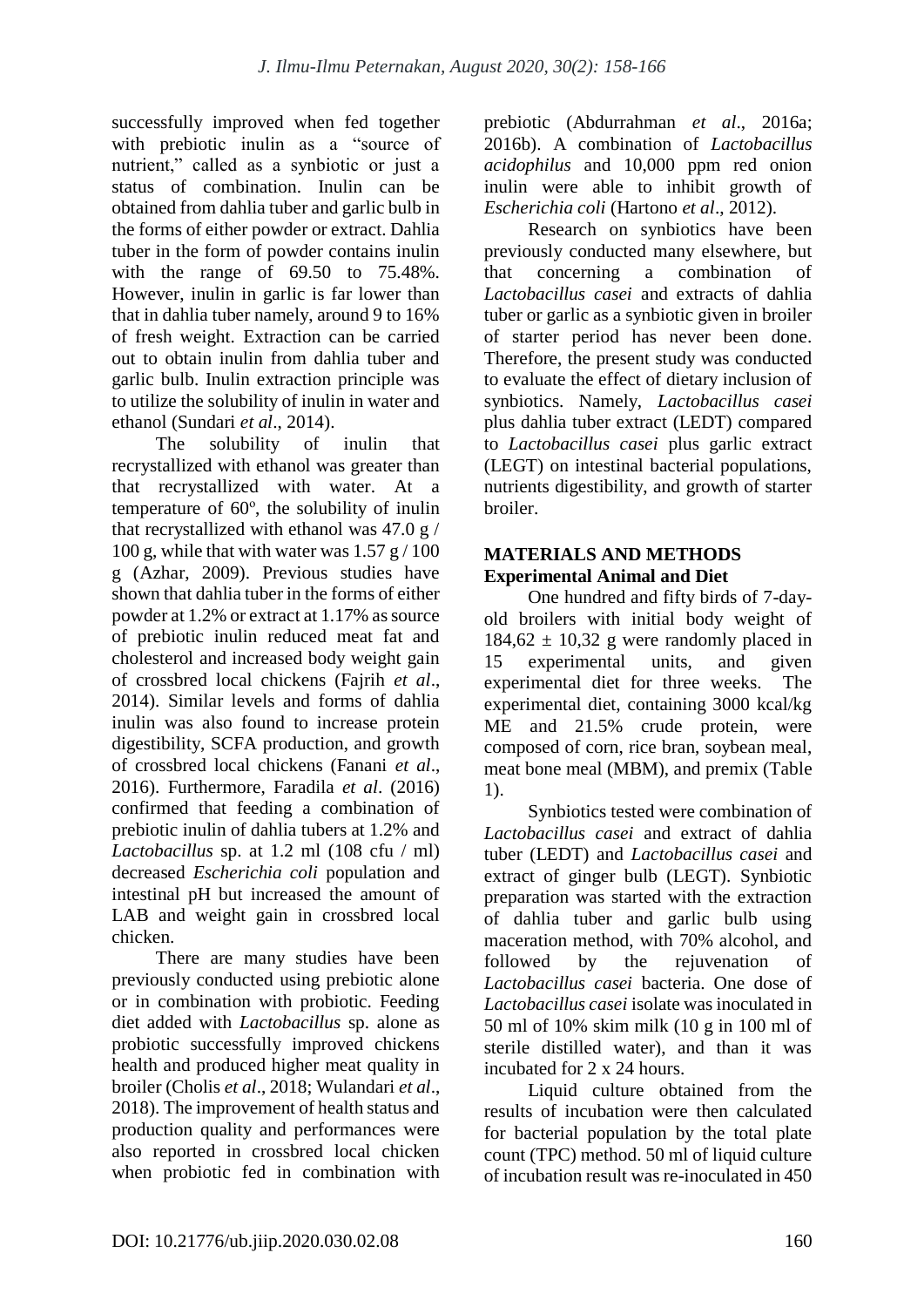ml of skim milk (liquid mixture was 500 ml), and then counted again with TPC. Furthermore, 500 ml of liquid mixture was added with prebiotic sources (2%) of sterilized dahlia tuber or garlic extracts, at a concentration of 2% and was re-incubated for 2 x 24 hours to produce synbiotic. The bacterial population was finally counted with TPC method (Ngatirah and Ulfah, 2013).

| Table 1. Composition and nutrient contents of experimental ration |  |  |  |
|-------------------------------------------------------------------|--|--|--|
|-------------------------------------------------------------------|--|--|--|

| Ingredient                         | Composition (%) |
|------------------------------------|-----------------|
| Maize                              | 44.00           |
| Rice bran                          | 19.00           |
| Soybean meal                       | 27.20           |
| <b>MBM</b>                         | 8.5             |
| CaCO <sub>3</sub>                  | 0.3             |
| premix <sup>1</sup>                | 1.00            |
| Total                              | 100             |
| Nutrient contents:                 |                 |
| Metabolizable energy $(kcal/kg)^2$ | 3001.11         |
| Crude protein $(\%)^3$             | 21.6            |
| Crude Fiber $(\%)^3$               | 5.69            |
| Ether extract $(\%)^3$             | 3.84            |
| Calcium $(\%)^3$                   | 1.12            |
| Phosphorus $(\%)^3$                | 0.63            |
| Methionine $(\%)^4$                | 0.42            |
| Lysine $(\%)^4$                    | 1.31            |

*<sup>2</sup>Metabolizable energy was calculated based on formula of Bolton (1967) as follows: 40.81 [0.87 (Crude Protein + 2.25 crude fat + nitrogen-free extract) + 2.5]*

*<sup>3</sup>Analisis results of the Laboratory of Nutrition and Feed Science, Faculty of Animal and Agricultural Sciences, Diponegoro University*

*<sup>4</sup>The values were calculated based on table of National Research Council (1994)*

#### **Experimental Design for** *In vivo* **synbiotic test**

*In vivo* trial was arranged in a completely randomized design with three dietary treatments and five replications. Dietary treatments tested were as follows :

 $T0 =$  basal ration

- $T1 =$  basal ration + 2% synbiotic of LEDT
- $T2 =$  basal ration + 2% synbiotic of LEGT

#### **Parameters Measured**

a. Populations of lactic acid bacteria and *Escherichia coli* in the small intestine

One bird of 21-day old was randomly taken from each replication. The birds were then slaughtered and dissected to obtain part of the small intestine for digesta collection. Intestinal digesta samples were put into sterile bottles before laboratory analysis for total lactic acid bacteria (LAB) and *Escherichia coli* (*E. coli*) counts. Calculation for total LAB was performed based on pour plate method using MRSA media, while that for *E. coli* was processed with TBX media. One ml diluted digesta sample was put into petri dish for preparation of either LAB or *E. coli* calculation. The media was poured into a 15 ml petri dish, then covered and placed on the shaking table to form number eight and left frozen. Solid samples were incubated in a reverse incubator for 48 hours at 44<sup>o</sup>C for LAB and 37<sup>o</sup>C for *E. coli.* After the incubation period was complete, the number of colonies formed was calculated by using the Quebec colony counters.

b. Nutrient Digestibility and Body Weight

Digestibility trial was performed using total collection method, and excreta was collected from day 21 to day 24. Excreta was then dried and analyzed for crude protein and crude fiber. Feed intake was recorded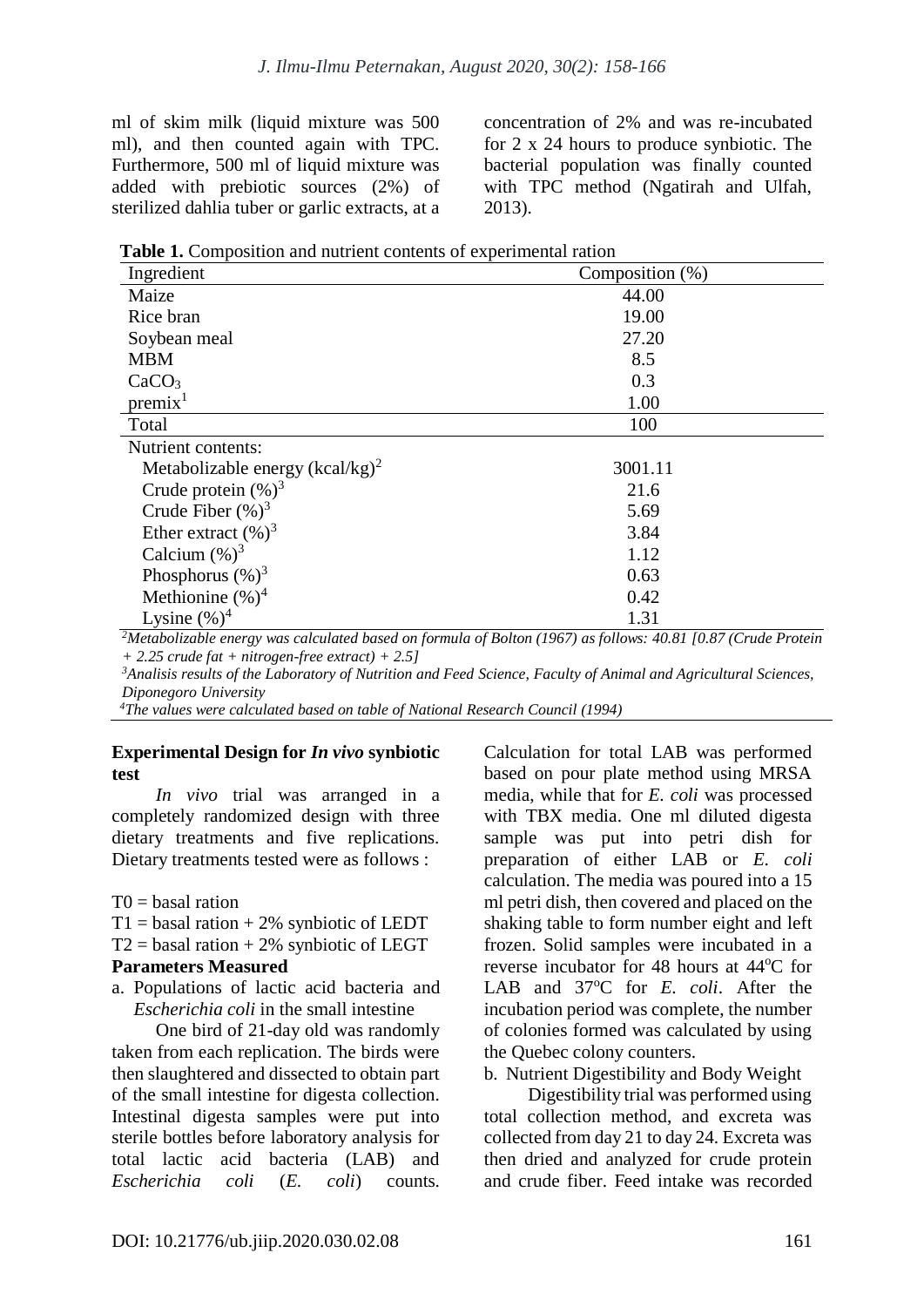during excreta collection to calculate nutrients consumption subtracted by fecal nutrients excretion. Nutrient, protein and crude fiber, digestibility is was measured according to Meluzi *et al*. (2001), and Kong and Adeola (2014), respectively, as follows:

$$
Nutrient digestibility = \left[\frac{\text{(nutrient consumed - nutrient in excreta)}}{\text{nutrient consumed}}\right] \times 100\%
$$

Nutrients digestibility (protein and crude fiber) was estimated to support the performance; therefore, body weight was also determined at the end of the experiment (end of starter period) on 21-day old.

# **Statistical Analysis**

Data were statistically analyzed using analysis of variance and continued to Duncan's multiple range test when the treatment indicated significant effect.

## **RESULTS AND DISCUSSION**

Dietary synbiotic supplementation of both *L. casei* and inulin of dahlia tuber extract (LEDT, T1), and *L. casei* and garlic extract (LEGT, T2) significantly increased intestinal LAB population and reduced the amount of coliform of broiler chickens compared to control (Table 2). The increased LAB population can be correlated with the increase in the production of organic acids or short-chain fatty acids due to the bacterial fermentation effect on either dahlia tuber or garlic extracts containing prebiotic, which made the intestine to be acidic condition (lower pH). This microenvironmental condition of the intestine causes the decrease in pathogenic bacteria (coliform) population in T1 and T2 treatments.

The results of this study were following Mountzouris *et al.* (2007) who stated that probiotic such as *Lactobacillus*  sp. culture reduce the availability of nutrients or food for pathogenic bacteria and increase colonization of lactic acid bacteria. Rebole *et al*. (2010) reported that the addition of inulin from chicory root powder at a level of  $10 g/kg$  and  $20 g/kg$  in chicken rations were able to increase intestinal amount of *Lactobacillus* sp.

The increasing lactic acid bacteria (LAB) counts, in addition, to produce higher amount of lactic acid and short-chain fatty acids (SCFA); this beneficial bacteria was also known to produce harmful metabolites. Hydrogen peroxide, carbon dioxide  $(CO<sub>2</sub>)$ , and antimicrobial (bacteriocin) are the harmful metabolites that are antagonistic to the growth of pathogenic bacteria, and on the other side, improves growth of beneficial bacteria in the small intestine (Azhar, 2009). Other possible factor is that the decrease in the number of pathogenic bacterial colonization is caused by the lost ability of pathogenic bacteria in competing to use nutrients in the small intestine. Result of this study showed a significant increase in the number of colonization of LAB due to dietary addition of synbiotic of either *L. casei* + dahlia tuber extract/LEDT or *L. casei* garlic extract/LEGT (Table 2).

This result proved that both synbiotics were able to change intestinal microbes population and balance*. L. casei* function as a probiotic bacteria had a capability in modifying the digestive tract microenvironment of broilers and lead to the increased growth of nonpathogenic microbes, facultative anaerobic and grampositive bacteria that can produce lactic acid and hydrogen peroxide (Yang *et al*., 2009). Those toxic or harmful compounds produced by LAB suppressed the growth of intestinal pathogens as indicated by the decreased coliform counts found in the present study, as a response to dietary treatment with synbiotics supplementation. The present result was in accordance with the previous study (Mountzouris *et al*., 2007), that dietary addition of *Lactobacillus* sp. significantly reduced cecal coliform and *Salmonella enteritidis* populations, and also *Clostridium perfringen* number (Kizerwetter-Swida, 2009).

The increased intestinal LAB and the decreased *E. coli* counts was observed in starter period of crossbred native chickens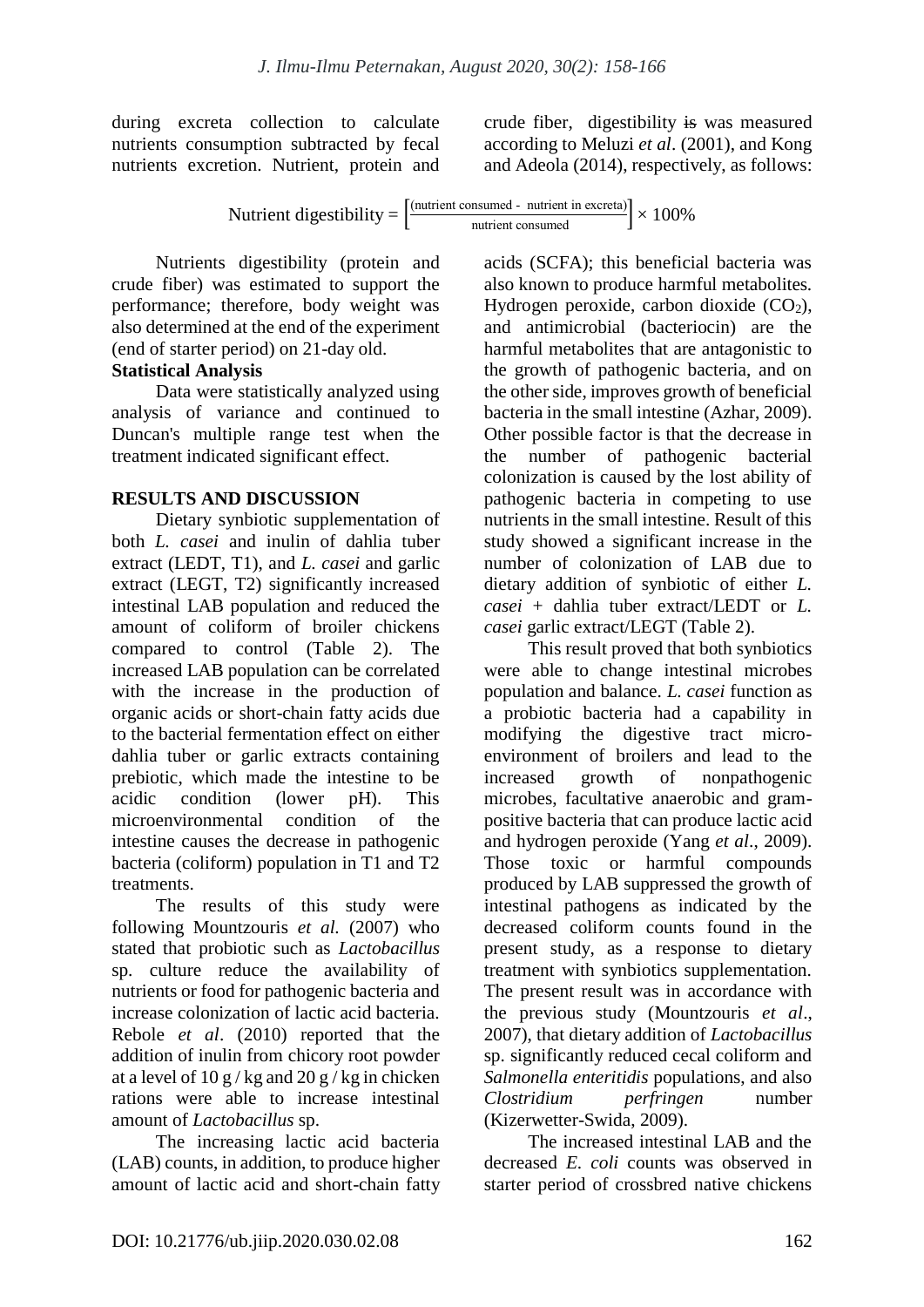given prebiotic inulin of dahlia tuber (Krismiyanto *et al*., 2014), and in broilers fed glucomannan extract of porang tuber (Perdinan *et al*., 2019), without any additional probiotic. The same result was also reported previously (Suthama *et al*., 2018) that the increased LAB population was found in soybean meal extract-fed broiler.

Probiotic, however, had been reported and well documented to be powerful and beneficial bacteria in supporting poultry production in the tropical country, such as Indonesia. For example, Cholis *et al*. (2018) reported that *Lactobacillus* sp., when added alone to the low protein diet without combination with prebiotic dramatically increased LAB and reduced coliform population and improved body weight. It can be postulated that the improved bacterial balance is in concomitant with the increased short-chain fatty acids, a fermentation product due to the biological activity of beneficial effects of LAB. In addition, *Lactobacillus casei* produced anti-microbial substances that can suppressed the growth of pathogenic bacteria (Sunaryanto *et al*., 2014).

| <b>Table 2.</b> Effect of synbiotic on intestinal bacteria, nutrient digestibility and body weight of |  |  |  |
|-------------------------------------------------------------------------------------------------------|--|--|--|
| broiler chicken                                                                                       |  |  |  |

| Parameter                       | Treatment           |                    |                     |  |  |
|---------------------------------|---------------------|--------------------|---------------------|--|--|
|                                 | Control (T0)        | LEDT $(T1)$        | LEGT $(T2)$         |  |  |
| LAB $(10^9 \text{cftu/g})$      | 5.02 <sup>b</sup>   | $5.21^{\rm a}$     | $5.20^{\rm a}$      |  |  |
| Coliform $(10^6 \text{cftu/g})$ | 4.24 <sup>a</sup>   | $3.54^{b}$         | $3.65^{b}$          |  |  |
| Protein Digestibility (%)       | $78.46^{b}$         | 81.03 <sup>a</sup> | $78.50^{b}$         |  |  |
| Crude fiber digestibility (%)   | $24.41^{b}$         | $27.68^{\rm a}$    | $27.01^a$           |  |  |
| Body weight $(g)$               | 602.39 <sup>b</sup> | $623.5^{\text{a}}$ | 633.46 <sup>a</sup> |  |  |

*a–bDifferent superscript within the same row indicate significant difference (P<0.05)*

#### **Nutrient Digestibility**

Synbiotics composed of *L. casei* and dahlia tuber extract, as well as *L. casei* and garlic extract improved digestion process, based on protein and crude fiber digestibility. The increased nutrients digestibility was closely related to the improvement of intestinal microbes balance as indicated by higher LAB and lower *E. coli* populations (Table 2) which supports the healthy intestinal tract.

It was reported elsewhere that healthy intestinal tract facilitates the maximal digestive enzyme activity and bring about digestibility improvement. The present result was supported by Afriyati *et al*. (2019) that dietary addition of *Lactobacillus* sp. as a probiotic at the level of 1.2 ml in broiler chicken-increased crude fiber digestibility by 24.35% as compared to control group (24.99 vs. 20.97%). The increased digestibility of crude fiber in T1 and T2 (Table 2) provided a positive impact on the improved protein digestibility. It is well known that crude fiber act a negative effect on nutrient digestibility and availability, in this case, protein, when it could not be digested more due to its nutritional binding characteristic properties.

Dietary addition of synbiotics LEDT (T1) and LEGT (T2) were able to change the condition of the digestive tract leading to the improved digestion process. Phenomenon of the present study can be described that inulin from dahlia tuber and garlic extracts provided a substrate and function as "feed source" for the development of *L. casei* in particular, and LAB in general.

#### **Bodyweight**

Increased bodyweight of chickens in T1 and T2 treatments was thought to be due to the role of the synbiotic in improving the intestinal microbes balance that has been discussed in the previous parameter. The improved bacterial balance can be correlated with the higher intestinal healthy and thus better nutrients digestibility, especially protein, can be resulted (Table 2). The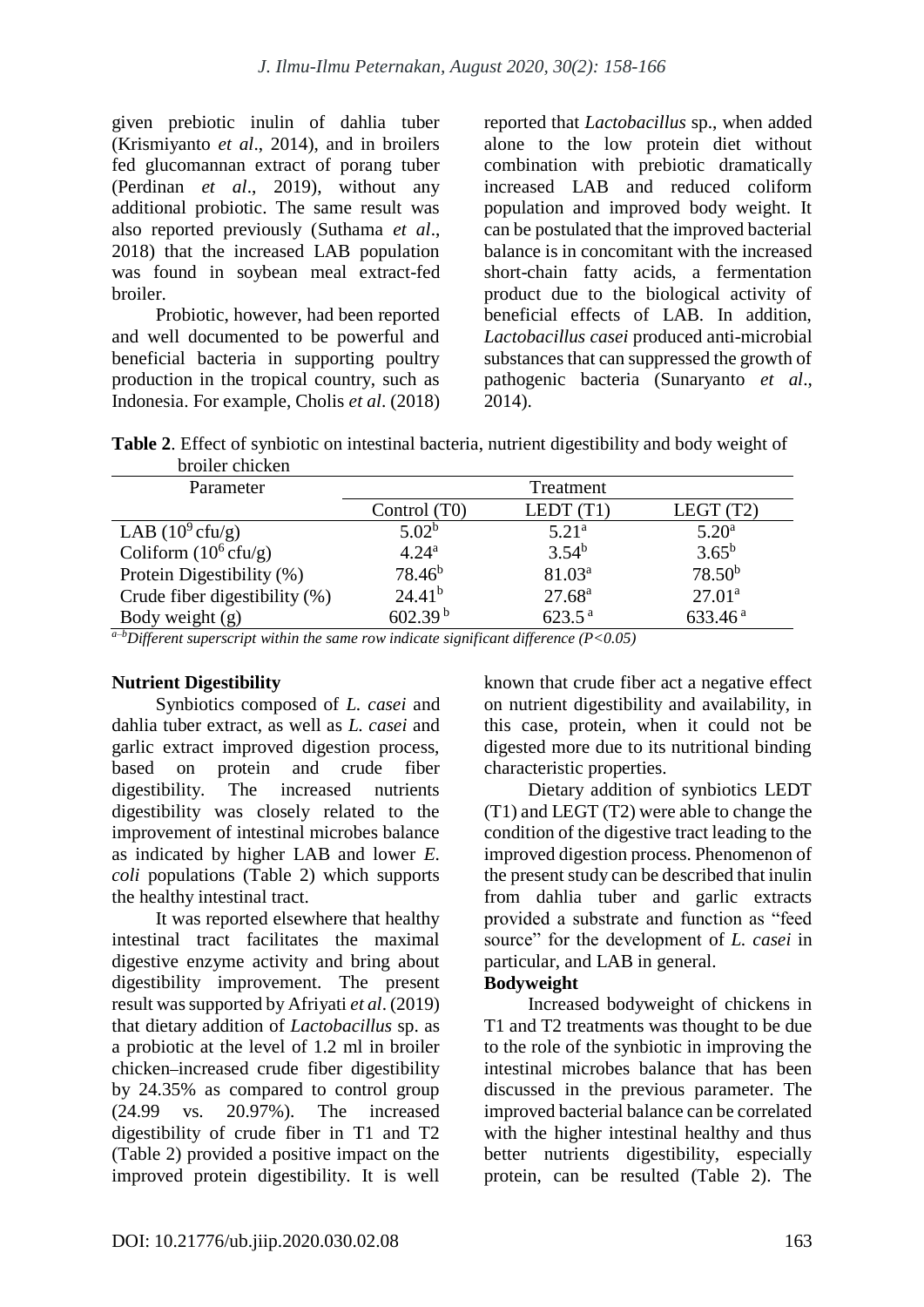higher protein digestibility serve as the important substrate for body protein synthesis that contributes to the increased body weight. The livability of probiotic bacteria increase when combined with prebiotic, called as synbiotic, because specific substrates as its "feed/nutrition source" is available for fermentation, and in turn, animal gets more advantages from the feeding a combination of probiotics and prebiotics. It has been previously described that some species also produce hydrogen peroxide, which inhibits the growth of gramnegative bacteria.

Healthy digestive tract condition impacts on better digestion process and increased nutrients availability, especially protein, for meat protein synthesis, and lead to the increase in body weight. Synbiotic administration has been proven to be effective in increasing the growth of broilers (Abdel-Raheem *et al*., 2012). The results of the present study were supported by Awad *et al*. (2009).

Broilers fed synbiotic with bacterial concentration of  $5 \times 108$  cfu / ml was better than those given probiotics alone. It was reported that synbiotic increased the percentage of carcass weight and body weight gain by 66.77% and 51.61 g/day, respectively, and were higher than those observed with probiotic alone namely, 59.54% and 49.28 g/day, respectively. It has been previously described that the addition of symbiotic either LEDT (T1) or LEGT (T2) indirectly increased nutrients utilization efficiency, protein in particular, indicated by protein digestibility (Table 2) due to the improved intestinal health condition.

The increase in protein availability is important factor for body tissue synthesis which is finally improve body weight. Improvement of intestinal morphology indicated by better villi growth in native chickens given *Lactobacillus* sp. combined with prebiotic inulin increased protein digestibility and provided a positive impact in promoting body weight (Purbarani *et al.* 2019).

## **CONCLUSION**

The conclusion is that dietary addition of 2% synbiotic LEDT (T1), a combination of *Lactobacillus casei* and 2% extract of dahlia tuber, results the best performance of broiler chickens through the improved intestinal microbiota and protein digestibility.

# **ACKNOWLEDGMENTS**

The authors would like to express grateful thank to Institute for Research and Community Service, Diponegoro University, through the "Program Riset Pengembangan dan Penerapan (RPP)" due to the valuable funding contribution with the contract number 385-41 / UN7.P4.3 / PP / 2019.

# **REFERENCES**

- AbdelRaheem, S., AbdAllah, S., & Hassanein, K. (2012). The effects of prebiotic, probiotic and synbiotic supplementation on intestinal microbial ecology and histomorphology of broiler chickens. *International Journal for Agro Veterinary and Medical Sciences*, *6*(4), 277–289. https://doi.org/10.5455 /ijavms.156
- Abdurrahman, Z. H., Pramono, Y. B., & Suthama, N. (2016a). Feeding effect of inulin derived from dahlia tuber combined with *Lactobacillus sp.* on meat protein mass of crossbred kampong chicken. *Journal of the Indonesian Tropical Animal Agriculture*, *41*(1), 37–44. https://doi. org/10.14710/jitaa.41.1.37-44
- Abdurrahman, Z. H., Pramono, Y. B., & Suthama, N. (2016b). Meat characteristic of crossbred local chicken fed inulin of dahlia tuber and *Lactobacillus sp*. *Media Peternakan*, *39*(2), 112–118. https://doi.org/10.53 98/medpet.2016.39.2.112
- Adil, S., & Magray, S. N. (2012). Impact and Manipulation of gut microflora in poultry: a review. *Journal of Animal and Veterinary Advances*, *11*(6), 873–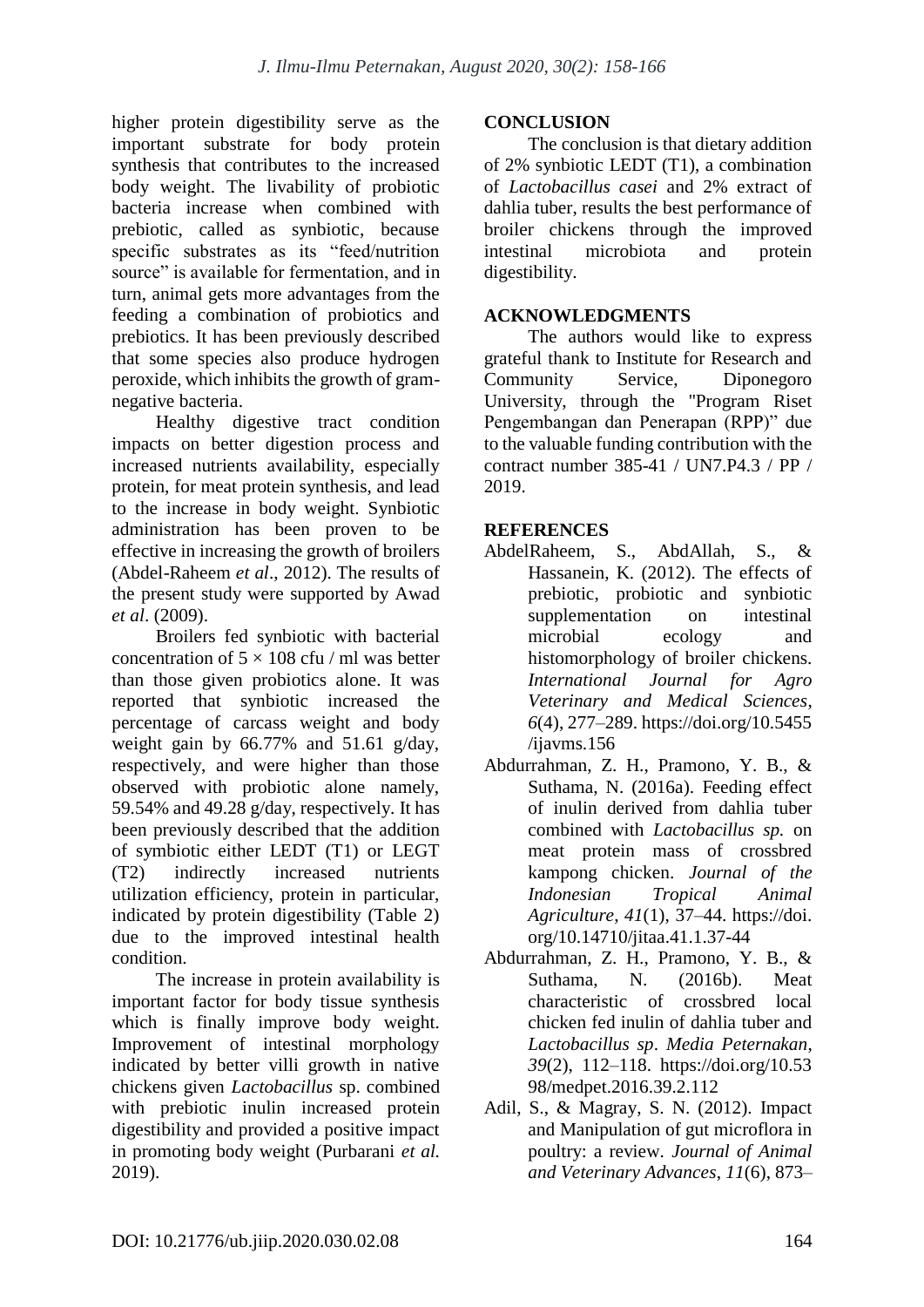877. https://doi.org/10.3923/javaa.20 12.873.877

- Afriyanti, R., Mangisah, I., & Yunianto, V. D. (2019). Nilai kecernaan nutrien broiler akibat penambahan *Lactobacillus sp.* dalam ransum yang mengandung mikropartikel tepung cangkang telur. *Jurnal Sain Peternakan Indonesia*, *14*(2), 215– 221. https://doi.org/10.31186/jspi.id. 14.2.215-221
- Alakomi, H.-L., Skyttä, E., Saarela, M., Mattila-Sandholm, T., Latva-Kala, K., & Helander, I. M. (2000). Lactic acid permeabilizes gram-negative bacteria by disrupting the outer membrane. *Applied and Environmental Microbiology*, *66*(5), 2001–2005. https://doi.org/10.1128/AEM.66.5.20 01-2005.2000
- Awad, W. A., Ghareeb, K., Abdel-Raheem, S., & Böhm, J. (2009). Effects of dietary inclusion of probiotic and synbiotic on growth performance, organ weights, and intestinal histomorphology of broiler chickens. *Poultry Science*, *88*(1), 49–56. https:// doi.org/10.3382/ps.2008-00244
- Azhar, M. (2009). *Inulin sebagai Prebioik* (12th ed.). Sainstek.
- Bolton, W. (1967). *MAFF Bulletin* (174th ed.). London: Poultry Nutrition.
- Cholis, M. A., Suthama, N., & Sukamto, B. (2018). Feeding microparticle protein diet combined with *Lactobacillus sp*. on existence of intestinal bacteria and growth of broiler chickens. *Journal of the Indonesian Tropical Animal Agriculture*, *43*(3), 265–271. https:// doi.org/10.14710/jitaa.43.3.265-271
- Fajrih, N., Suthama, N., & Yunianto, V. D. (2014). Body resistance and productive performances of crossbred local chicken fed inulin of dahlia tubers. *Media Peternakan*, *37*(2), 108–114. https://doi.org/10.5398/med pet.2014.37.2.108
- Fanani, A. F., Suthama, N., & Sukamto, B. (2016). Effect of dahlia tuber supplementation as inulin source on

protein digestibility and productivity of crossbred local chicken. *Indonesian Journal of Veterinary Sciences*, *10*(1). https://doi.org/10.21157/j.ked.hewan. v10i1.3372

- Faradila, S., Suthama, N., & Sukamto, B. (2016). Combination inulin of dahlia variabilis tubers-*Lactobacillus sp*  optimizing the development of intestinal micro. *Jurnal Veteriner*, *17*(2), 168–175. https://doi.org/10.19 087/jveteriner.2016.17.2.168
- Hartono, Muthiadin, C., & Bakri, Z. (2012). Daya hambat sinbiotik ekstrak inulin bawang merah *(Allium cepa L .)*  dengan bakteri *Lactobacillus acidophilus* terhadap pertumbuhan bakteri *Escherichia coli*. *Jurnal Bionature*, *13*(1), 31–41.
- Huyghebaert, G., Ducatelle, R., & Immerseel, F. Van. (2011). An update on alternatives to antimicrobial growth promoters for broilers. *The Veterinary Journal*, *187*(2), 182–188. https://doi.org/10.1016/j.tvjl.2010.03. 003
- Kizerwetter-Świda, M., & Binek, M. (2009). Protective effect of potentially probiotic *Lactobacillus strain* on infection with pathogenic bacteria in chickens. *Polish Journal of Veterinary Sciences*, *12*(1), 15–20.
- Kong, C., & Adeola, O. (2014). Evaluation of amino acid and energy utilization in feedstuff for swine and poultry diets. *Asian-Australasian Journal of Animal Sciences*, *27*(7), 917–925. https://doi. org/10.5713/ajas.2014.r.02
- Krismiyanto, L., Suthama, N., & Wahyuni, H. I. (2014). Feeding effect of inulin derived from dahlia variabilis tuber on intestinal microbes in starter period of crossbred native chickens. *Journal of the Indonesian Tropical Animal Agriculture*, *39*(4), 217–223. https:// doi.org/10.14710/jitaa.39.4.217-223
- Meluzzi, A., Sirri, F., Tallarico, N., & Franchini, A. (2001). Nitrogen retention and performance of brown laying hens on diets with different